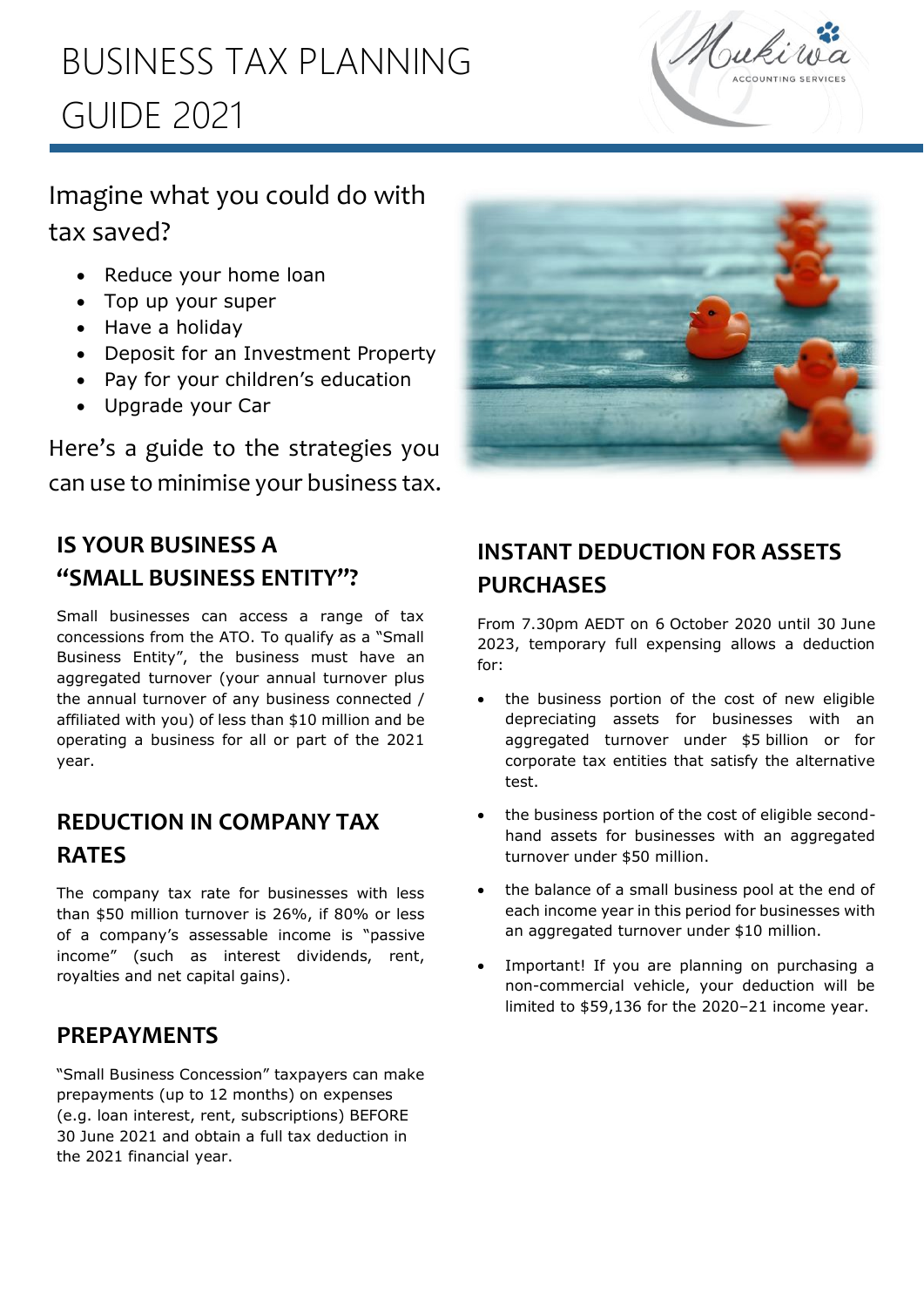

## **BUCKET COMPANY TRUST STRATEGY**

i<br>Li

If you use a Trust structure, one strategy is to allocate profits to a "Bucket Company" and cap your tax at 30%. Please discuss with us whether your company will qualify.

### **MAXIMISE DEDUCTIBLE SUPER CONTRIBUTIONS**

The concessional superannuation cap for 2021 is \$25,000 for all individuals (increasing to \$27,500 in 2022). Do not go over this limit or you will pay more tax!

Note that employer super guarantee contributions are included in these caps. Where a concessional contribution is made that exceeds these limits, the excess is included in your assessable income and taxed at your marginal rate, plus an excess concessional contributions charge.

For the contribution to be **counted** towards the employee's 2021 contribution cap, it must be received by the fund by 30 June 2021.

### **CARRIED FORWARD CONTRIBUTIONS**

Carry-forward contributions are not a new type of contribution, they are simply new rules that allow super fund members to use any of their unused concessional contributions limit (or cap) on a rolling basis for five years.

This means if you don't use the full amount of your concessional contribution cap (\$25,000 in 2019, 2020 and 2021), you can carry-forward the unused amount and take advantage of it up to five years later.

Carry-forward contributions are calculated on a rolling basis over five years, but any amount not used after five years expires. These carry-forward rules only relate to concessional contributions into super, not non-concessional contributions, as they have different caps.

## **PAY EMPLOYEE SUPERANNUATION NOW**

To claim a tax deduction in the 2021 financial year, you need to ensure that your employee superannuation payments are received by the super fund or the Small Business Superannuation Clearing House (SBSCH) by 30 June 2021.

## **TOOLS OF TRADE / FBT EXEMPT ITEMS**

The purchase of Tools of Trade and other FBT exempt items for business owners and employees can be an effective way to buy equipment with a tax benefit.

Items that can be packaged include handheld/portable tools of trade, computer software, notebook computers, personal electronic organisers, digital cameras, briefcases, protective clothing, and mobile phones.

If structured correctly, the employer will be entitled to a tax deduction for the reimbursement payment to the employee (for the equipment cost), claim any GST input credit, and the employee's salary package will only be reduced by the GST-exclusive cost of the items purchased.

**You should buy these items before 30 June 2021.**

#### **DEFER INCOME**

If possible, defer issuing further invoices and receiving cash/debtor payments until after 30 June 2021. This strategy pushes tax payable to future years.

#### **BRING FORWARD EXPENSES**

Purchase consumable items BEFORE 30 June 2021. These include marketing materials, consumables, stationery, printing, office, and computer supplies. Spend the money now and get the deduction this year.